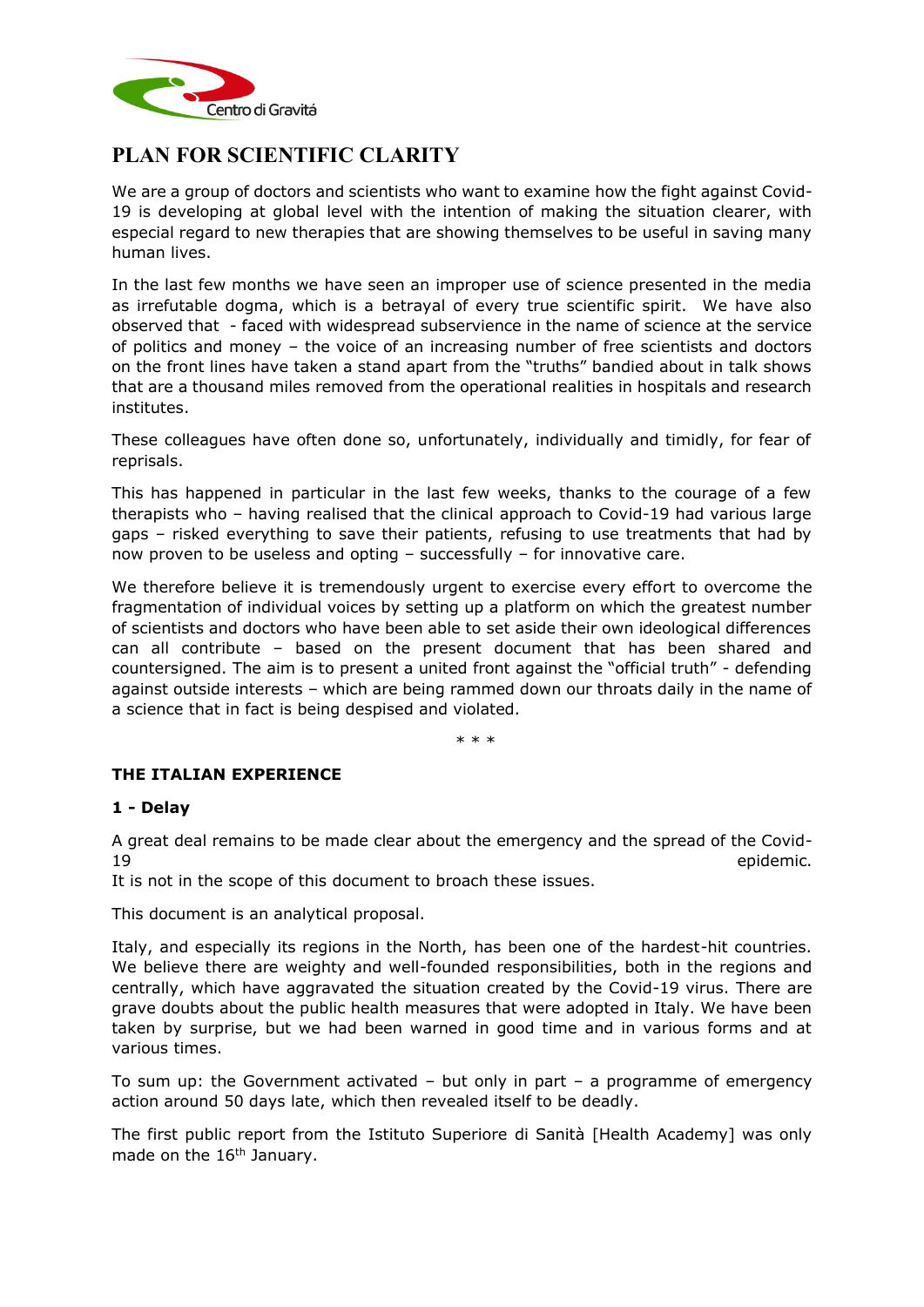It is certainly true that the behaviour of the World Health Organization was strangely wavering, uncertain and often confused. But the succession of news coming out from China was already enough to be able to give rise to serious alarm. Instead, the Giornale della Protezione Civile [Emergency Planning Journal] dated 24<sup>th</sup> January informed readers that *"Italy has a plan against the coronavirus, but for the moment there is no cause for concern"*. It seems that nobody at the Istituto Superiore di Sanità [Health Academy] had read the Report on Health Security from the *John Hopkins Bloomberg School of Public Health*, dated September 2019. That report examined the *"state of preparedness"* when confronted with a pandemic caused by *"widespread impact respiratory pathogens"*, with a *"high potential transmissibility and high recorded death rate"*. The precision of the forecasts in such a study could only be measured *a posteriori*, that is, today. And that document is worth examining with extreme care at a time when new international safety issues have to be faced. In fact that document highlighted *"if a pathogen with high respiratory impact were to emerge, either as a result of accidental or deliberate release, it would probably have a significant impact upon public health, on the economy, on society and on politics"*. And not only. It also added a further hypothesis: *"the combined possibilities of short incubation periods and asymptomatic spread, could have the effect of only having a very short window of opportunity available to act to stop transmission, making the outcome difficult to contain"*, and *"making it able to strike several countries simultaneously and to demand approaches that differ from the usual".*

Whoever reads these forecasts cannot fail to be struck by the precision of the description, in advance of what then happened in reality.

On 20th January China declared an increase in contagion of 60% in two days. Americans evacuated from China. On 30th January the WHO declared Coronavirus to be a *"Global Health Emergency".* The next day, on the 31st January, the Italian Council of Ministers declared a state of emergency for six months, and set aside 5 million Euros for initial needs.

But another fifteen days would pass before a WHO delegation went to China (on February  $16<sup>th</sup>$ ) to perform an in-depth investigation. Italy, strangely, did not take part. But the mission report shows that in sporadic cases of abnormal pneumonia, suspected of being traceable to influenza of a Sars type, had already been reported since the previous October. Therefore in the first fortnight of February there were already signs showing a high probability that a new virus had been in circulation for months. Similar results, of anomalous pneumonia, were later recorded in Northern Italy. Having gone un-noted at the time, they could mean that the virus had reached Italy and was circulating long before the epidemic exploded.

# **2 – Data Uncertainty. Diagnostic Unreliability. Lack of Preparation and of Technical Resources.**

Four orders of uncertainty have compromised analyses, Government choices and media narratives. The latter turned out to be catastrophic in nature and largely unreliable.

- **a)** Data arriving from China, the number of deaths and infections, did not permit any realistic evaluation of the situation which was then to arise in Italy. Here the responsibility of the Italian Government is limited. Much greater is that of the WHO.
- **b)** But where instead there was an accumulation of errors, all of them serious, was the absence of a sampled screening programme; the precise initial identification of the areas struck; and the assessment of the number of people infected. In that way the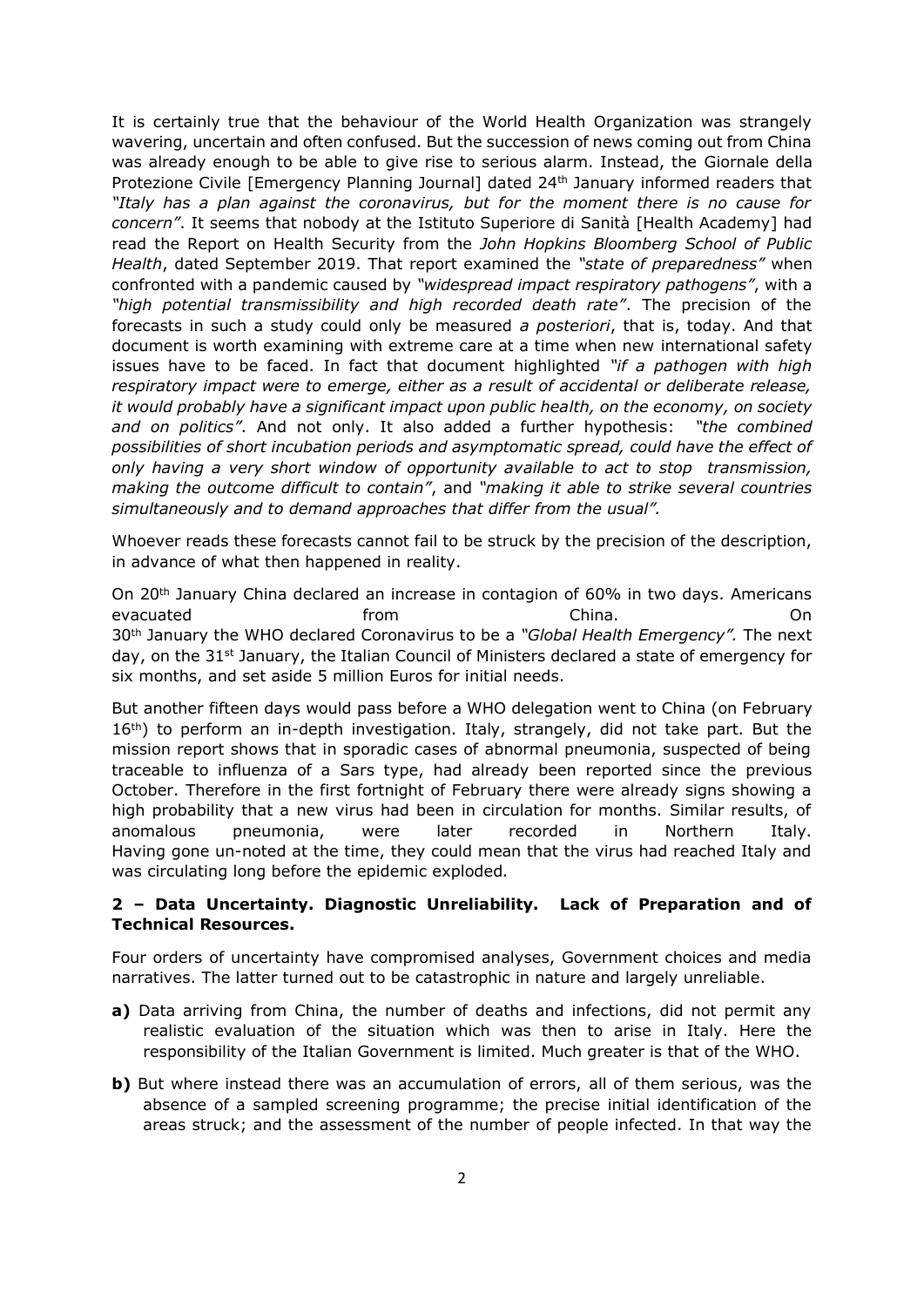extent of the infection was underestimated and gross calculation errors were made about the lethal nature of Covid-19.

- c) Technical limitations influenced all aspects of data collection. The greatest confusion has characterised the criteria of assessment of causes of death. Italy adopted the *"all inclusive"* approach. The almost total absence of autopsies has hampered the understanding of the pathogen mechanisms that caused death, and in particular, impeded identifying the most important cause of death. This is in part where the enormous difference in mortality rate between Italy and Germany at the end of March 2020 derives (11,40% versus 0.9%).
- d) The use of testing has been unexplainably irregular, and not uniform across the territory. That makes the validity of results uncertain. Culpably, no priority was given to sierologic analysis (evaluation of M & G immune-globulin) which was the only test that could give us real information on the numbers infected and those who were still hosting an active pathology.

#### **3 – Ambiguous and Confused Communications**

The model for communications adopted by the Government was the least thought out possible. A mix of official notices, unofficial and casual news, spread across communiqués and individual interviews, mostly distributed by entertainment channels, television panels and various chat shows, which in turn were populated by experts, mixed in with random views from laymen, characters from show-business and people in general, so as to be indistinguishable from infotainment. The overall result of that kind of communications, instead of producing an effect of responsible alertness, has led to widespread scaremongering and concern. In this way, the habit of conveying a regular "*war bulletin*" daily – together with an endless procession of experts – each of whom was mostly concerned with providing their own personal view, often in contradiction with those of others – gave rise to worry, anxiety and confusion well beyond what was due and desirable.

# **4 – World Health Organization: Missing Fulfilment, Political Inappropriateness, and Enormous Conflicts of Interest.**

- 1) It did not perform monitoring of the Wuhan laboratory, despite the activities of the latter having been targeted for some time by the scientific community. It should be recalled that the WHO frequently attended and inspected *Lab-4* in that Chinese region.
- 2) It did not raise the alarm in a timely manner, which action should have been taken as soon as the new viral strain was isolated (9<sup>th</sup> January 2020).
- 3) It issued pandemic warnings about 40 days late: on the  $15<sup>th</sup>$  January cases of Covid-19 had already been declared in Thailand, Japan and the United States, in addition to the Wuhan epicentre. By the  $20<sup>th</sup>$  January it was already clear that the infection was being transmitted by respiratory pathways between humans. And yet the WHO, in its communications and final report following the inspection visit made to China (24th February), persisted in declaring the situation under control and in praising China for the measures applied. At the same time the WHO – through a statement by Walter Ricciardi, member of the WHO *Executive Board* and currently advisor to the Italian Health Ministry – calmly stated that blocking flights from China *"was an error".* The idea was taken up again by the WHO's Director General - Tedros Adhanom Ghebreyesus – according to whom *"these indications risk increasing fear and discrimination and have little results in public heath terms".*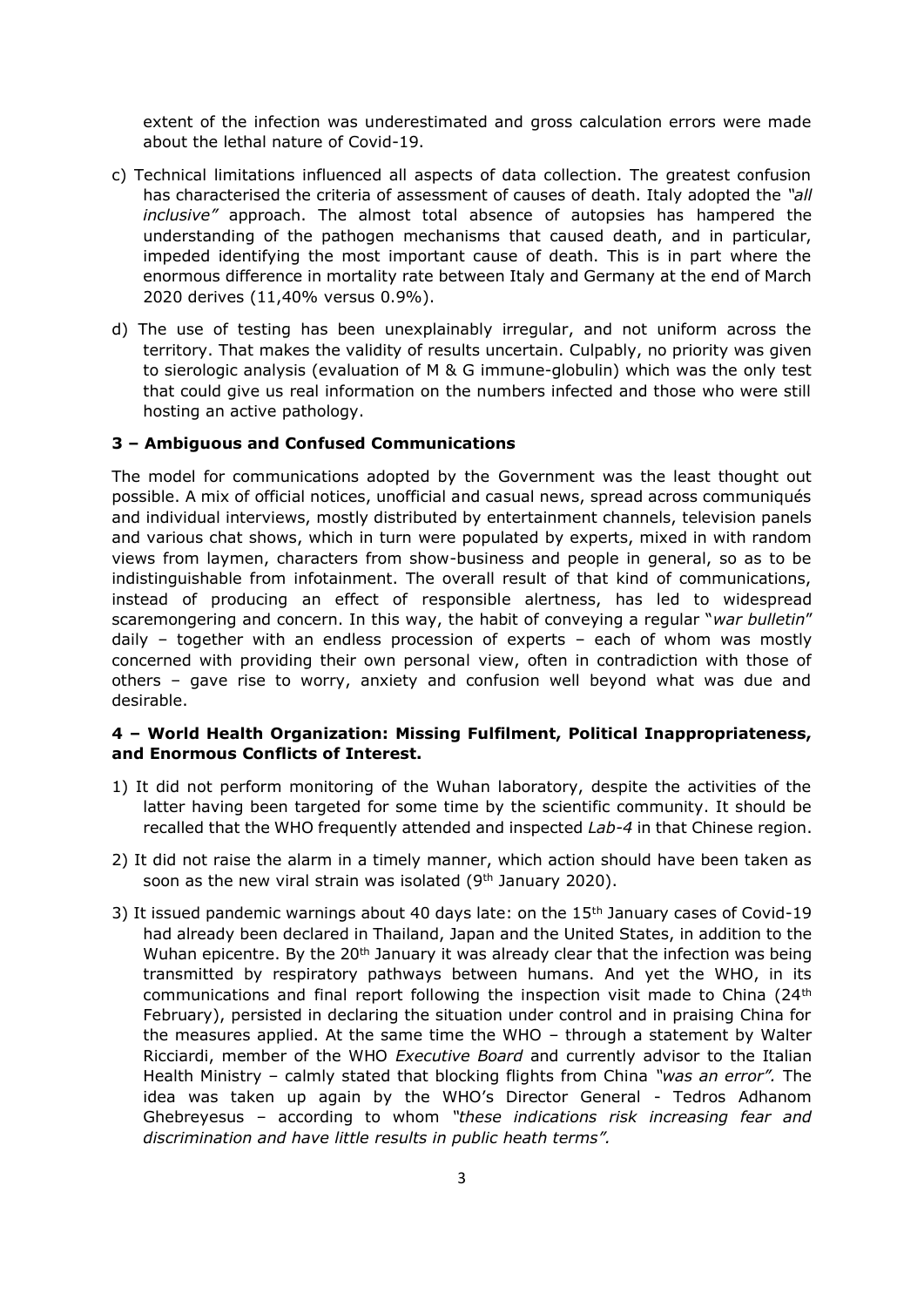4) In the meantime the WHO ignored the warnings issued by Japan, Korea and Taiwan. It is further incredible that the WHO, who was ready to praise China, did not instead stress the efficient protocols put in action in Korea and in Taiwan to halt the epidemic, as models of good practise. It is even more incredible that the WHO deliberately ignored the alarm raised by Taiwan at the start of December with regard to the development of a possible epidemic originating in China.

To sum up, it is beyond doubt that murky relations exist between China and the WHO. It is also beyond doubt that equally and even more opaque relation exist between the WHO and a few private foundations, and all the major multinational companies that can be summed up in the term *Big Pharma*. The entire episode deserves further investigation and assessment within the United Nations, with a request that on this topic a specific investigation be made. That initiative can be triggered either by the UN Security Council or by Italy itself.

At the same time the Italian Government must re-examine all its relations with the WHO and make its own proposals, to be discussed in international forums, to replace the WHO with an international body, which is entirely public, and funded exclusively by nation States.

# **5 – Urgent Tasks for the Italian Government**

The government has shown (and continues to show) errors and uncertainties that need to be expressly exposed.

First of all, as has been stated, we have seen a glaring lack of awareness of the incumbent danger of dangerous epidemics. One could use the same expression as in the *Lancet*  review: *"trained incapacity"* to describe the behaviour of politics and of the crucial apparatus of State machinery. Political power has demonstrated that it has been unable to adapt even to the directions of the scientific community that had forecast the rise of a potentially lethal new pandemic of influenza virus over at least fifteen years.

Secondly, it is embarrassing to observe how, faced with the information available to it  $$ both public and confidential -the Government delayed taking advantage of the *Piano Nazionale per la Prevenzione (2014-2018)* [National Prevention Plan] and above all triggering the *Piano nazionale di preparazione e risposta a una pandemia influenzale* [National Plan for Preparedness and Responding to an Influenza Pandemic]*,* published in 2007 and later updated 2016.

We shall see later how that plan was disregarded, point by point:

- The purpose of the Plan– structured into six stages of activation – was strengthening preparedness for a pandemic at national and local level, so as to:

Identify, confirm and **rapidly describe cases of influenza caused by new viral subcategories,** in such a way as to recognise the start of a pandemic in good time (Stage 2).

*This did not take place notwithstanding that in the course of the months of December and January, trouble spots of atypical viral pneumonia were recorded in several areas in Lombardy, in the Veneto and in Emilia Romagna. In particular, from the 28th December no less than 40 anomalous cases of viral pneumonia were reported in the hospital in Piacenza. A later study by Milan University enabled the debut of the epidemic in Italy to be placed between October and November, thus well before the first verified case in Codogno. The warnings sent to the Minister of Health would then form the scope of a specific circular*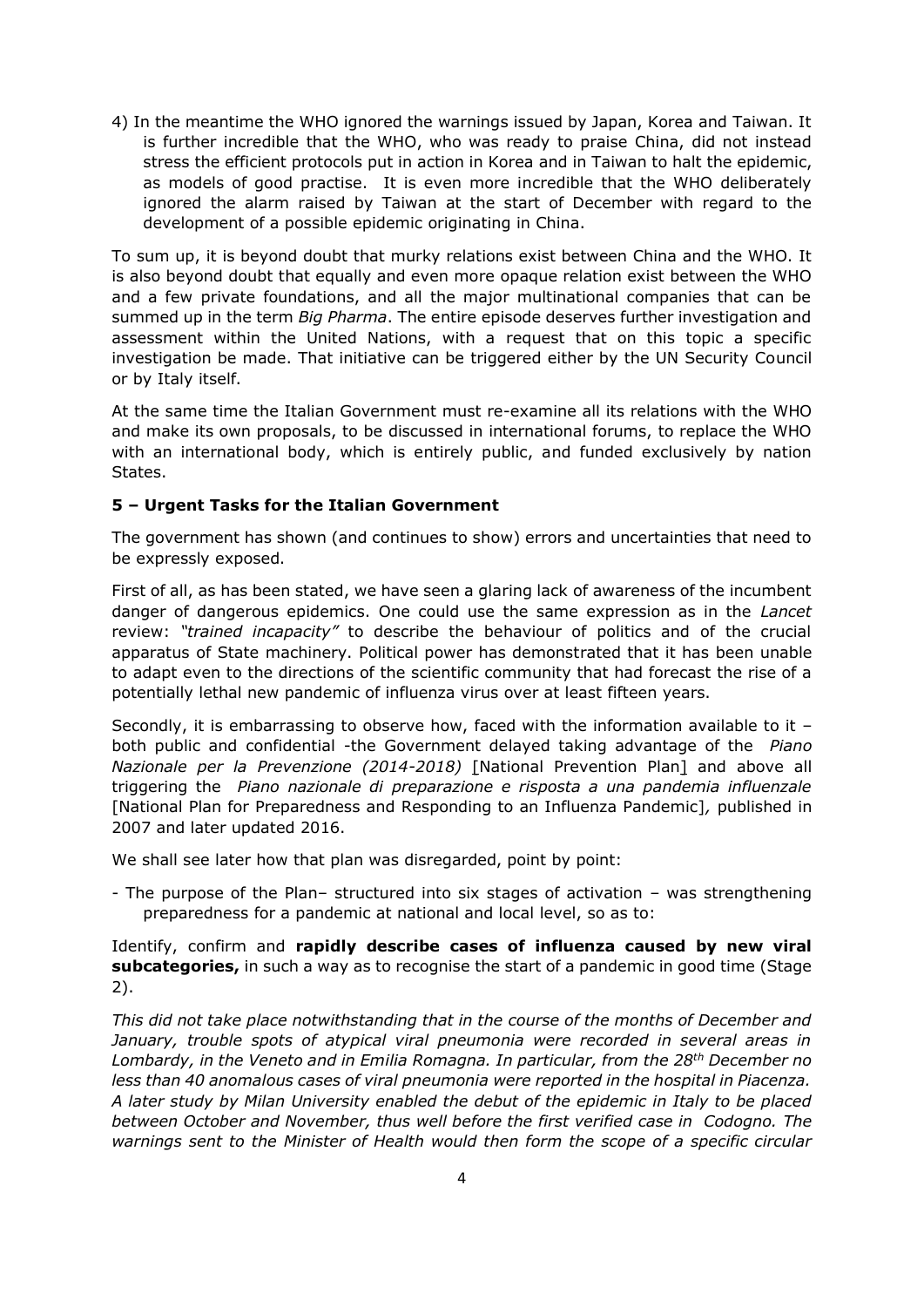*dated 5th January 2020, in which the risk of a possible epidemic was explained, and a request was made to pay attention to the connection between viral pneumonia and China. That circular was reiterated on the 12th January, stressing once again the connection between viruses and epidemics, whilst pointing out*– *in a completely paradoxical way* – *that the WHO, based on news received from China, was by then "*reassured of the quality of the investigations in progress [in China] and by the response measures implemented in Wuhan"*. In the circular dated 16th January we witnessed an about-face, an utter outright manipulation of the truth, given that it went back to talking of a possible epidemic, but cancelled the link to China and even picked out Japan as a source, adding the words*  "Japan (ex-China)"!

- During the course of *"Inter-pandemic Stages 1-2"*, as set out in the plan, the following was due to be performed: "Health information to the population to promote the adoption of common hygienic standards, which include: frequent hand-washing, cleansing domestic surfaces with the usual products, and covering the mouth and nose when sneezing or coughing. Adopting measures to limit the transmission of infection in communities (schools, rest homes and meeting places), where excessive crowding should be avoided, and providing premises with adequate ventilation. Preparing appropriate measures for controlling the spread of the influenza pandemic in hospitals. Providing Personal Protection Equipment for health workers. Checking sanitizing and dis-infecting systems are functioning. Identifying appropriate pathways for the infected or those suspected of so being. Surveying hospital bed availability and that of rooms with negative pressure. Surveying the availability of mechanical devices to assist patients. Minimizing the risk of transmission and limiting morbidity and deaths due to the pandemic. Reducing the impact of the pandemic on the health and social services and ensuring that essential services are maintained".

*None of this took place, so much so, that the Italian Government actually sent out/gave away huge quantities of health equipment (including face masks) to China and other countries.* 

- In the course of *Stages 3-5* the Plan further recommends: "creating and implementing surveillance protocols for: travellers coming from infected areas; health workers who assist patients with suspected or confirmed influenza of a potentially pandemic strain; the laboratories that handle clinical samples at risk; defining and implementing surveillance protocols for clusters of influenza syndromes that are potentially attributable to a pandemic virus, either through general practise doctors and family paediatricians and through hospitalisation Institutions".

*As is obvious, all of this was widely disregarded, especially as regards the protection of health workers and the involvement of territorial medicine, which only a few months later turned out to be a winning card in limiting the progression of the disease, and in reducing the number of patients requiring hospitalisation in intensive care units*

To sum up, the Plan for Pandemic Management was ignored, disregarded, and implemented late, and then only in part.

#### **6 – Rethinking the Entire Health Structure of the Country**

Over the last few years successive governments have degraded the idea of medicine that we have inherited from the great Greco-Roman and Christian traditions. The hospital – once known as *Hotel de Dieu* – has become a Health Enterprise, where choices are made by measuring them against financial and management efficiency criteria. This has meant the abandonment of territorial medicine and the creation of multi-specialty centres of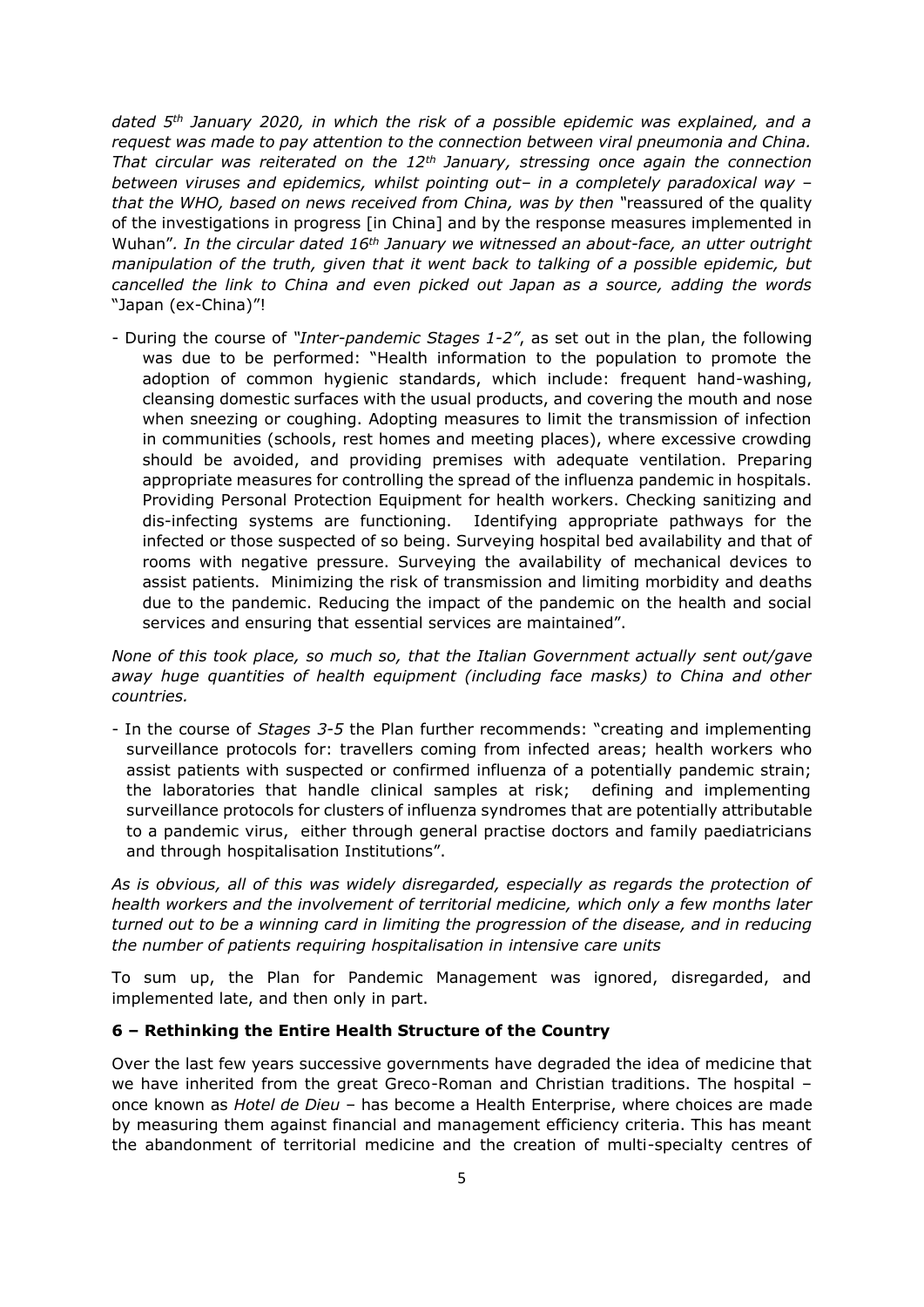attraction, placed in large cities, deemed to be fully comprehensive terminals for health demands of entire macro-regions. The development of territorial medicine would have enabled better care and handling of patients in a home environment, responding to "p*rimary*" specialist demand*"* (neonatal care, maternity, accident and emergency), for which citizens should not of necessity be forced to turn to macro-hubs in major cities. This would also have made resources available – both economic and human – that could have been used to diversify health service offerings. In particular, the need to provide a larger number of beds in intensive care had been known for some time (especially after the Monti Governament had irresponsibly cut 2/3 of the bed units then available), but nothing was done to fill this gap. This ended up causing thousands of deaths. It should also be considered that – since the 1990s– the term *"prevention",* which was often referred to in the 1970s and 1980s to face up to complex issues such as environmental (and professional) pollution, degenerative (cancer) and metabolic conditions (obesity, diabetes) has gradually disappeared from the vocabulary of health service managers, Surrendering the paradigm of prevention has resulted in underestimating the risks arising from new, foreseeable, pandemic waves.

This emergency could offer an opportunity to rethink the health model that has developed in the last decades. It would be appropriate to launch a debate and proposals on this topic, which is able to translate into a project for re-founding public health.

# **7 – Investing in Scientific Research**

This issue impacts all vital sectors of the Country. For years Italian scientific research has received laughable funding, bot compared with GDP, and when compared with its levels in other European union countries. Italy has, furthermore an absolutely prime international reputation, being three times more productive than Germany, even though it one quarter of the research funding. One would have expected, in conjunction with Covid-19 emergency, that an emergency scientific research plan would have been launched immediately, if only to start essential research to identify possible cures. None of all this has been so much as tabled. It turns out that the Health Ministry has put up a prize of 5 Million Euros, reserved exclusively for IRCSS and formally excluding any contributions from Universities. Only in July was launched an FISR program for universities, for around 20 Million Euros [1].

#### \* \* \*

#### **THE STATUS OF THE DISEASE: WHAT SHOULD BE DONE?**

At the current stage of the epidemic it has been established without any possible denial that Covid-19 is a disease – certainly highly contagious – that can be treated in most cases, but which at times can be serious, as unfortunately happens with many other pathologies.

Guidelines for tackling it should therefore be made up of the following points:

a) P**revention**: great stress should be laid upon enhancing innate immunity and checking silent chronic inflammation. Such goals can be reached first of all by means of a suitable diet and lifestyle. In individual cases specific supplements can be resorted to. In particular, it is necessary to take account of the psychic-emotional state of persons, in the knowledge of its fallout on the immune system. It is clear that at the moment that there are no adequate scientific studies on the impact of such approaches on the illness. On the other hand, there are harmful effects on all viral diseases of a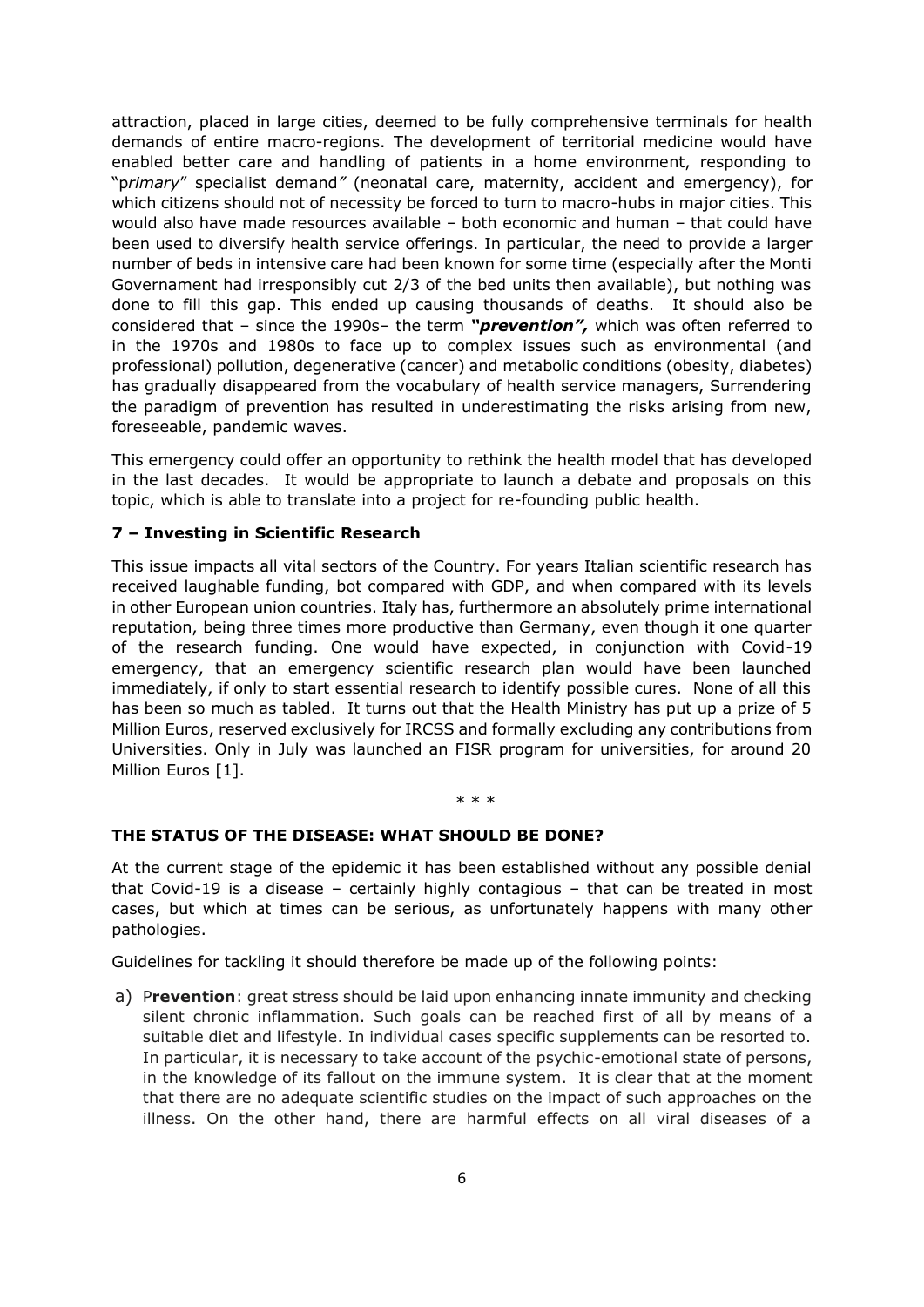compromised immune system, and since silent chronic inflammation occurs in the second stage of the illness, this enhances the cytokine storm.

- b) Avoiding viral transmission, by **controlling areas of major contagion** (in particular assessing people without symptoms in the areas at greatest risk, and intervening in a timely way for isolation and testing, and supplying all health workers and those at major risk of infection with appropriate Personal Protective Equipment.)
- c) The possibility of acting early on a territory with **therapies that have already shown to be effective** even in the absence of randomised studies that are expected shortly (hydroxychloroquine, heparin, and corticoids). The possibility of intervening in the most difficult cases with hospitalisation and second-degree care (antiviral agents, ozone therapy, hyper-immune plasma, myo-inositol, and oxygen with various approaches to its administration) should also greatly decrease the need for hospitalisation in Intensive Care Units;
- d) **Increasing intensive care numbers,** even if, with data in hand, much less should be needed if there was a widespread use of therapies that have shown to be effective to date.
- e) Learning to **live** with it in the same way as we live with many other diseases, paying more attention to hygiene standards. It is certain that major gatherings form a danger, also through increased viral load and should be avoided in periods of a major virus presence. For this reason, as for other diseases, **constant monitoring** is needed**.**

# **What Have we Learned in the last Two Months?**

From clinical results, it has emerged that Covid-19 is a mild disease in the majority of cases and the cases of the control of the cases of the cases of the cases of the cases of the cases of the cas It is major but not dangerous in a further 10% of cases, in which various approaches to treatment are available. In the 5% that could have a deadly outcome, the following various therapies have been tried with success:

#### 1) **Ozone Therapy with Antiviral Agents**

# 2) **Therapy using Anti-coagulants/Anti-aggregants**

#### 3) **Hydroxychloroquine and Heparin**

#### 4) **Hyper-Immune Plasma**

#### 5) **Myo-inositol**

Even if modern medicine is based on proven effectiveness (*EBM – Evidence-Based Medicine*) aimed at guaranteeing that before a newly created remedy is place on the market one is certain that the advantages outweigh the side effects, we know that this research method obviously requires very long periods.

At the same time, given that is well known that publications receive funding from Pharmaceutical Companies that pursue profit at all costs from the remedies they patent, the absence of publication is often a good approach to burying innovations that are not of interest.

Today we find ourselves before a dilemma of whether to continue researching a new molecule, which could potentially be toxic and which will require long periods in order to be approved (for example, a vaccine) or opting for a therapeutic approach which has been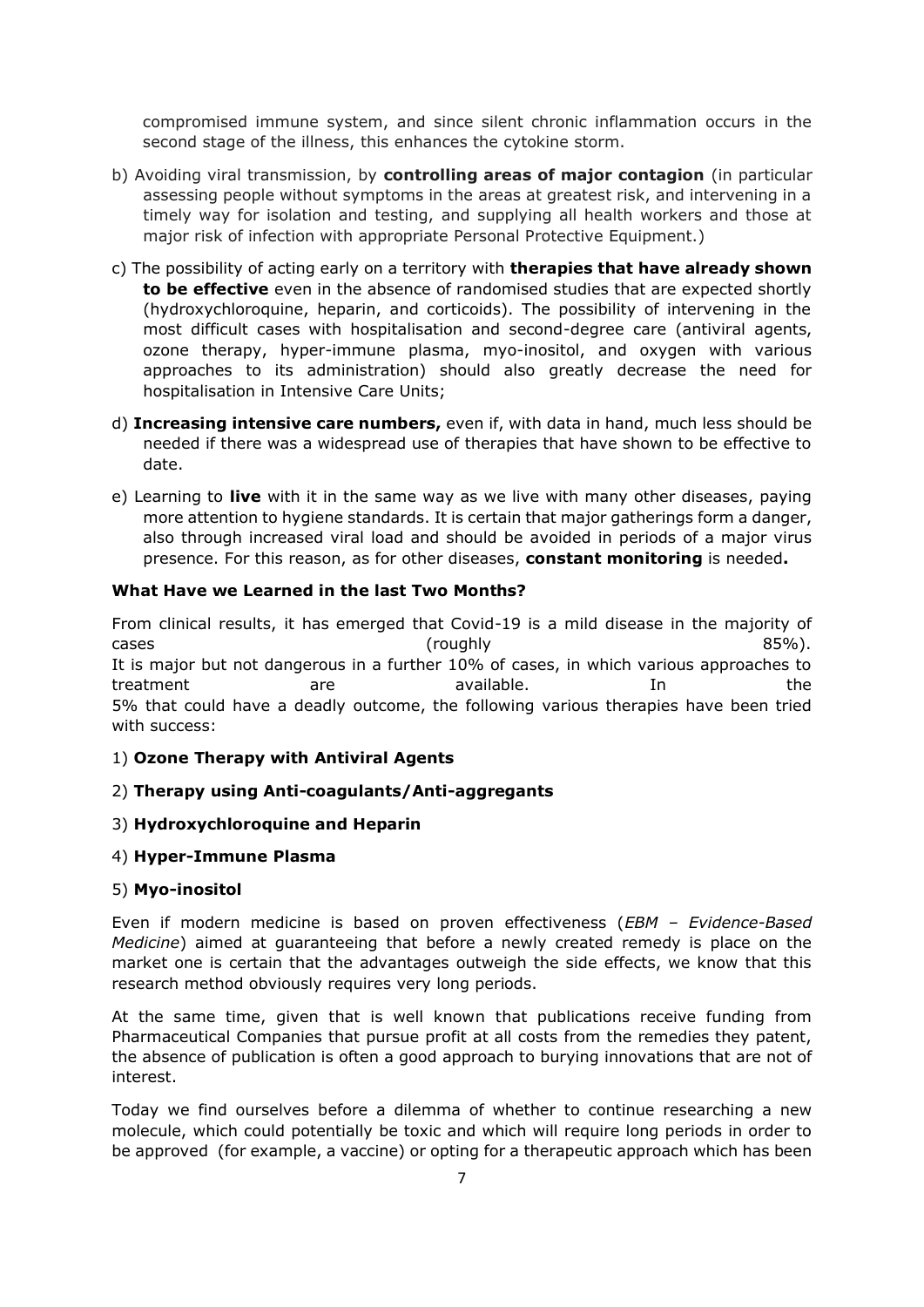known for years and considered to be well tolerated (such as hydroxychloroquine for example) and approaches to therapy that do not involve the use of new substances and are therefore likely to be harmless as they have been used for other reasons for several years (for example, hyper-immune plasma or ozone therapy).

It is obvious that faced with grave situations, even a few cases are enough to declare a therapy as "*likely*" to be effective. And that is precisely what is happening with the therapies set out above.

Furthermore, such therapies should be available in very short order, and not only in emergency situations.

For this reason it is supposed that insisting on waiting for a published scientific study is a system for burying this kind of approach, with the sole purpose of pursuing economic gain.

In addition, the desire to bet on a vaccine - *whatever it takes* – presents various criticalities as stressed by Ernesto Burgio: "*when we proceed in too much of a hurry, under the pressure of an epidemic emergency* – *as happened in the Philippines with Dengue* – *there is a risk that a new vaccine, or one that has not been tested enough can even trigger grave forms of the infection being combated: or may cause a kind of immune activation mediated by Th2 lymph cells (a kind of allergic reaction) or by a paradoxical reaction, triggered precisely by the antibodies prompted by the vaccine (ADE, Antibody Dependent Enhancement). In the foreseeable rush to a vaccine against SARS CoV2 similar incidents are possible and it is necessary to be prudent*"*.*

Considering the therapeutic successes – see the links shown above – which are not being made known to the public – save fleetingly and, we would say, almost unwillingly – by means of the media or official statements, by the present document we intend to request that the Ministry **convene the doctors who are already experts in these kinds of therapies** so that - in the shortest possible time – the advantages and disadvantages of each of them can be set out for colleagues, even in the absence of double blind studies.

In the case of a second wave, during the course of **Stage 2** it will be necessary to be ready to act, using:

- **A) Public prevention and health worker training courses.**
- **B) Effective protection systems (masks, gloves, etc.) in adequate quantities.**
- **C) Diagnostic asseveration procedures to be implemented in case of wellfounded clinical suspicion. This can avoid most infections.**
- **D) Creation of specific centres - out and out military style** *task forces* **– which can act in a few hours in the case of emergency.**
- **E) Protocols that are actionable by the** *USCA* **(Unità Speciali di Continuità Assistenziale) [Special Welfare Continuity Units] across the whole Country to support physicians on the territory with continuous monitoring of infected patients even if they are not hospitalised.**
- **F) Availability of medicines that have been shown to be effective and tested by various front-line colleagues.**

**Whilst waiting for this, the signatories of this document commit to gathering the relevant data and making it available to everyone.**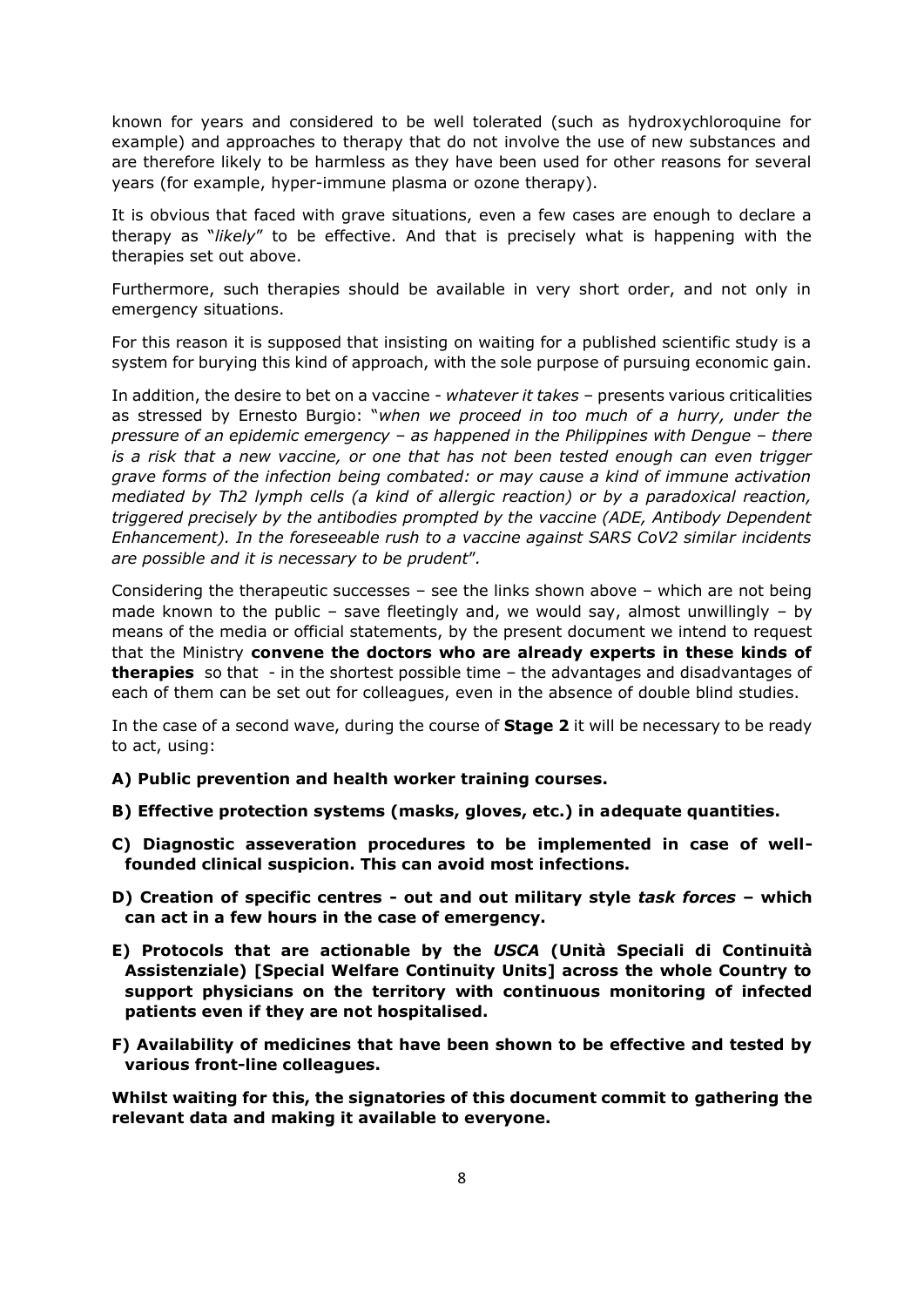**Rome,** 18th May 2020

[1] Update of July, 10th

## **ATTACHMENT 1**

#### **Plan for Scientific Clarity** was drawn up by:

Giulietto Chiesa (Journalist), Mariano Bizzarri (Professor at University of Roma), Fabio Burigana (M.D.), Piero Cammerinesi (Journalist).

#### **Members of Centre of Gravity that signed up:**

Cristoforo Attardo, Roberto Germano, Umberto Pascali, Paolo Scapellato, Andreina Fontana, Patrizia Scanu, Simone Lombardini, Gino Chabod, Roberto Pecchioli, Andrea Grieco, Piergiorgio Rosso, Guido Grossi, Elena Glielmo, Alberto Prestininzi, Francesco Celani, Francesco Scala, Antonino Galloni, Fabrizio de'Marinis, Riccardo Petrela, Stefano Serafini, Margherita Furlan, Pasquale di Guglielmo, Alessandro Giuliani, Roberto Siconolfi, Vladislav Gavriusev, Nicola Madaro, Marco Martini, Cinzia Pagni, Sabrina Fantauzzi, Danilo D'Angelo, Silvana Corda, Mario Dandreta, Giorgio Iacuzzo, Antonella de Ninno, Giorgio Giorda, Silvia Chinaglia, Adriano Tilgher, Giulio Bassi, Luigi de Leonibus, Laura Vantini, Nicoletta Ferroni

## **Associations that have joined the Plan:**

**Medicina di Segnale (circa 850 associati)** www.medicinadisegnale.it FIAMO (circa 200 associati)<http://www.fiamo.it/>

# **The Plan has also been joined by:**

Piero Priorini (Psych otherapist), Franco Lugnani (M.D.), Carmelo Samonà (M.D.), Paolo Baron (M.D.), Stefano Clauti (M.D.), Fabrizio Fiorini (M.D.), Danilo Toneguzzi (M.D.), Mauro Alivia (M.D.), Carlo Mocci (M.D.), Stefano Gasperi (M.D.), Guido Cantamessa (M.D.), Eva Rigonat (M.D.), Andrea Basili (M.D.), Anna Maria Cebrelli (Psychologist), Gloria Lolli (M.D.), Massimo Citro (M.D), Jean-marc Campigotto (Osteopath), Stefania Tumminello (Osteopath), Fabio Tamanza (M.D.), Francesco Rubino (M.D.), Marta Pozzi (Psychotherapist), Raffaele Scudieri (Attorney), Loreti Maria Cristina (Pediatrician)

#### **ATTACHMENT 2**

UPDATE AS OF 10TH JULY 2020

Little more than a month after drafting the **Piano di Chiarezza Scientifica** [*Plan for Scientific Clarity*] we have been forced to assess what has happened in that period of time, given the hectic unfolding of events and of research results in the field related to the Covid-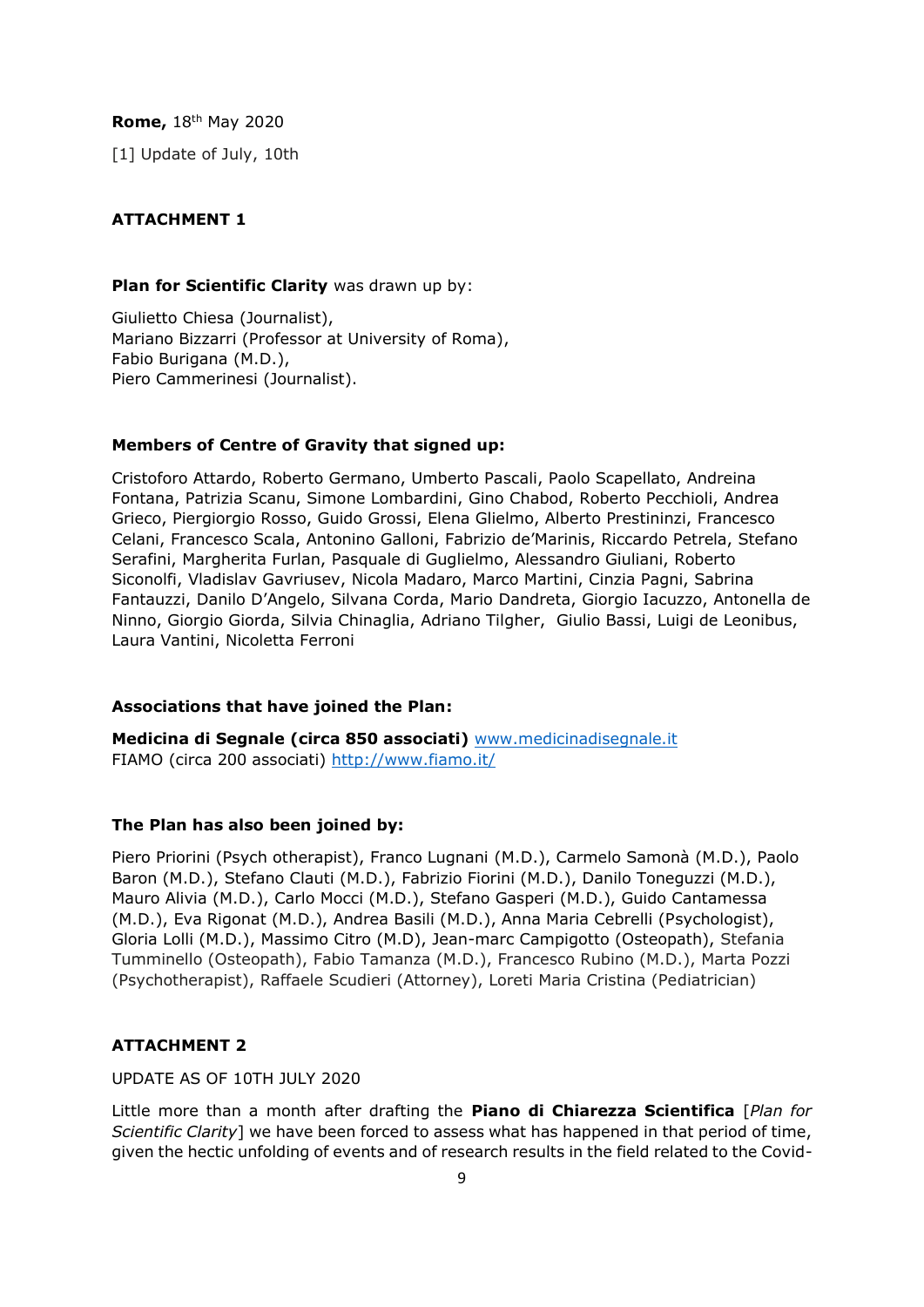19 epidemic. During that month in fact, some major events have taken place and the epidemiological situation has changed noticeably, as can be deduced from the following points:

1) The numbers of infections are continuing to drop in Italy and in a much more significant extent, severe cases of Covid-19 have diminished, **almost to the point of reaching zero**;

2) The usefulness of certain therapeutic approaches has emerged and a few **controlled trials** have confirmed their effectiveness. Amongst these are anti-coagulant therapy, cortisone-based therapy (Dexamethasone), hyper-immune plasma and ozone therapy;

3) **Endothelium involvement** by the virus has been confirmed, with major implications for all stages of therapy, from treatment at home to intensive care;

4) In our Country we still note the **absence of territorial medical planning** for diagnosis and treatment guidelines for handling Covid-19, and that of a precise **prevention protocol** to avoid infections especially in healthcare surroundings, in which it is still not yet possible to have **adequate quantities of PPE available**. We further observe inconsistencies in the handling of asymptomatic cases, who turn out to be positive for Covid-19 including by means of serology;

5) Furthermore, we find ourselves confronted with a **proposal for mass anti-influenza vaccination without any appropriate scientific basis** for its effectiveness against Covid-19 and above all its **possible adverse side-effects.**

To sum up the situation, today we find ourselves faced with the **lack of a common strategy** not only in Italy, but also in the rest of the world, both at the level of scientific research and that of social containment. On the other hand what is not missing – and continues still today when infections have reduced drastically, demonstrating, as various researchers have noted, a 'weakening' or an 'adaptation to humanity'– is the complete and utter **media terrorism** that tends to amplify every single case – even in the so-called "Phase 2" – without however, producing any evidence that might justify this kind of alarmism.

Totally distorted scientific information – the **Lancet /WHO case** was typical – demonstrates beyond any reasonable doubt the **enormous economic interests** that are concentrating on producing and distributing a vaccine to the entire population of the world. Incorrect information on the harmfulness of hydroxy-chloroquinine, was in fact, published in the Lancet journal and confirmed by the WHO and by our ISS (National Health Institute) – but was later unmasked forcing both the journal and the WHO into a sudden U-turn. This was a decidedly striking case in the history of reference scientific journals and has demonstrated that **scientific publications cannot be trusted and the institutions in charge of public health even less so.**

Faced with the above, in our opinion there are **three main issues** that must be treated today with maximum urgency by the relevant authorities:

# **1) The issue of freedom to choose treatment**

The principle of freedom to choose treatment, laid down in section 32 of the Constitution is not negotiable and cannot be removed on the pretext of real or fictitious states of emergency. The Centre of Gravity is committed to defending this indefeasible right with all its powers.

# **2) The senseless policy of social distancing in schools**